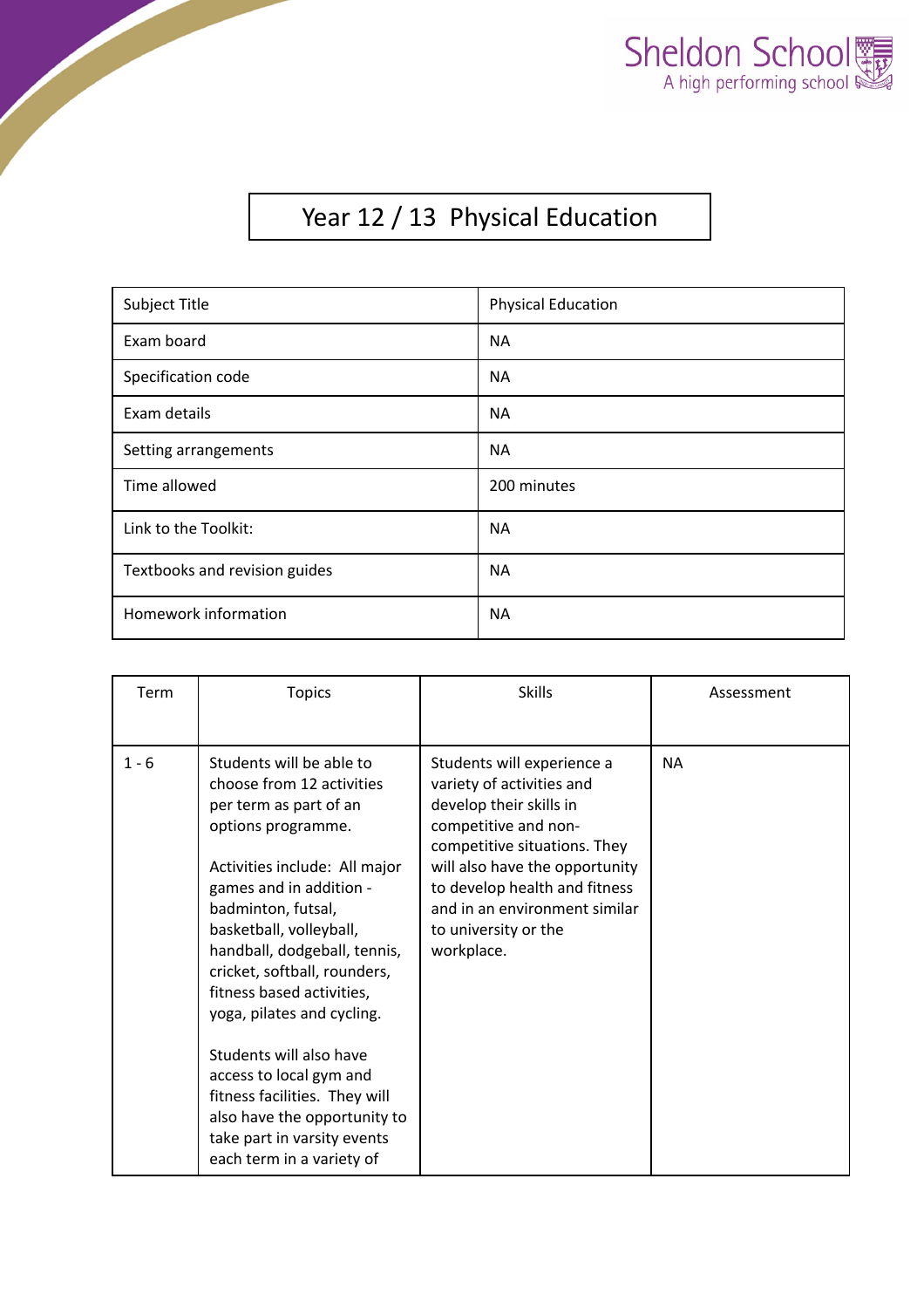| activities where are Y12s<br>compete against our Y13s. |           |  |
|--------------------------------------------------------|-----------|--|
|                                                        |           |  |
|                                                        |           |  |
|                                                        |           |  |
|                                                        |           |  |
|                                                        |           |  |
| Links to websites and revision materials:              | <b>NA</b> |  |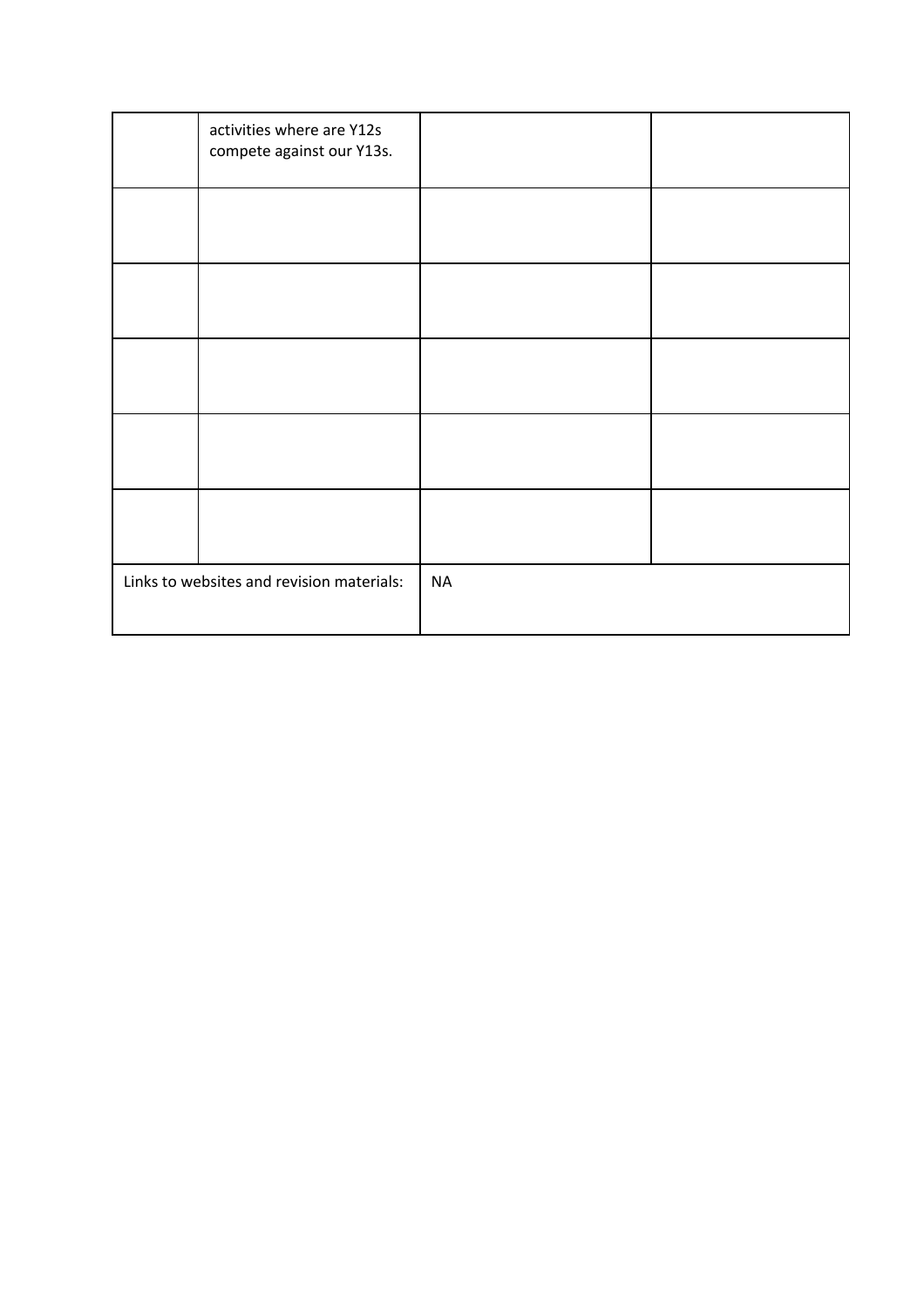

## Year 12 / 13 Physical Education

| Subject Title                 | <b>Physical Education</b> |
|-------------------------------|---------------------------|
| Exam board                    | <b>NA</b>                 |
| Specification code            | <b>NA</b>                 |
| Exam details                  | <b>NA</b>                 |
| Setting arrangements          | <b>NA</b>                 |
| Time allowed                  | 200 minutes               |
| Link to the Toolkit:          | <b>NA</b>                 |
| Textbooks and revision guides | <b>NA</b>                 |
| Homework information          | <b>NA</b>                 |

| Term | <b>Topics</b>                                                                                                                                                                                                                                                                                                                                                                                                                                                                   | <b>Skills</b>                                                                                                                                                                                                                                                                 | Assessment |
|------|---------------------------------------------------------------------------------------------------------------------------------------------------------------------------------------------------------------------------------------------------------------------------------------------------------------------------------------------------------------------------------------------------------------------------------------------------------------------------------|-------------------------------------------------------------------------------------------------------------------------------------------------------------------------------------------------------------------------------------------------------------------------------|------------|
| 6    | Students will be able to choose<br>from 12 activities per term $-$<br>activities include: All major<br>games, badminton, futsal,<br>basketball, volleyball, handball,<br>dodgeball, tennis, cricket,<br>softball, rounders, fitness based<br>activities, yoga, pilates,<br>cycling. Students will also<br>have access to local gym and<br>fitness facilities. They will also<br>have the opportunity to take<br>part in varsity events each term<br>in a variety of activities. | Students will experience a<br>variety of activities and develop<br>their skills in competitive and<br>non-competitive situations. They<br>will also have the opportunity to<br>develop health and fitness and in<br>an environment similar to<br>university or the workplace. | NA.        |
|      |                                                                                                                                                                                                                                                                                                                                                                                                                                                                                 |                                                                                                                                                                                                                                                                               |            |